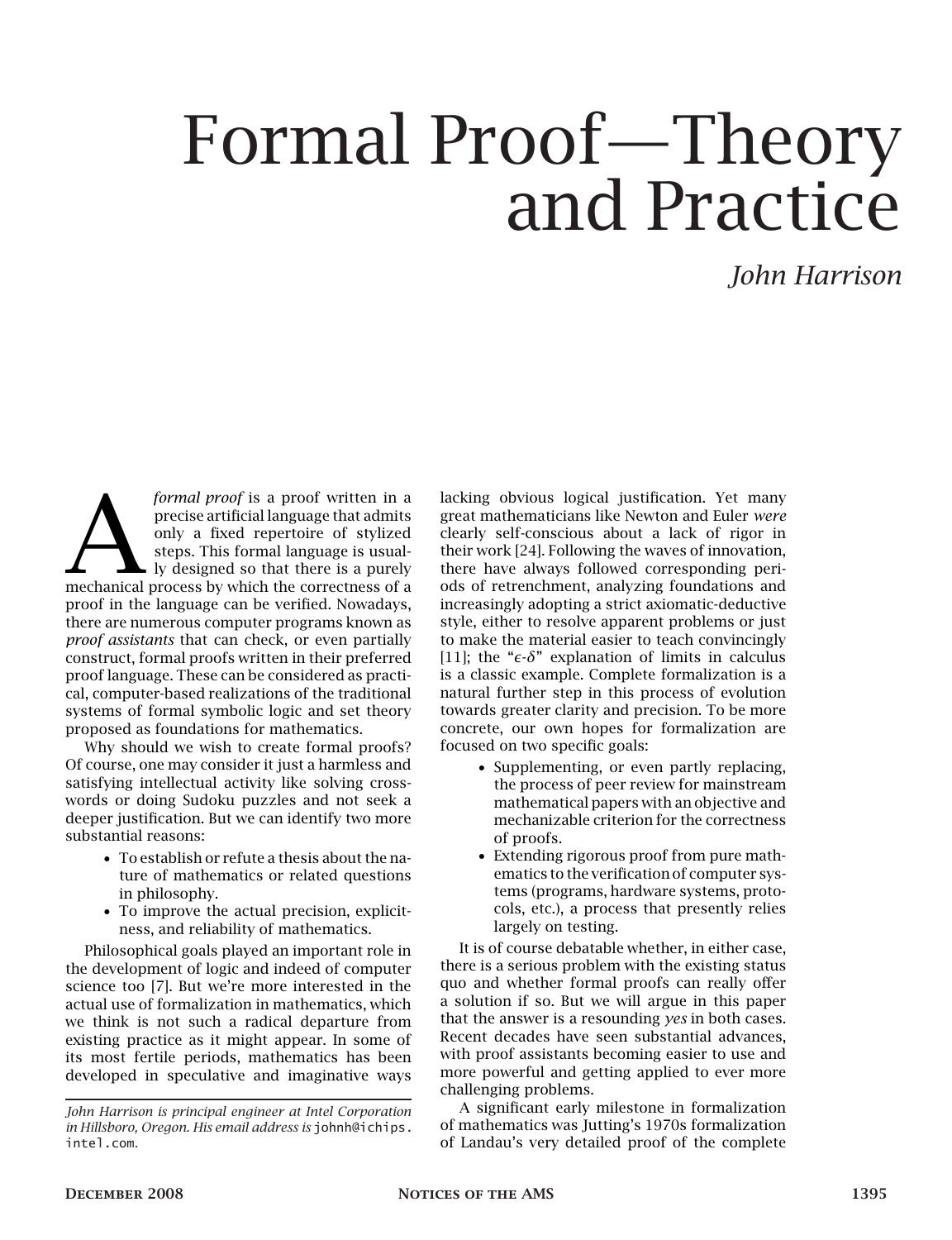ordered field axioms for the real numbers constructed by Dedekind cuts. Today we can point to formalizations starting from similarly basic foundations that reach nontrivial results in topology, analysis, and number theory such as the Jordan Curve Theorem, Cauchy's integral theorem, and the Prime Number Theorem. Perhaps most spectacularly, Gonthier has completely formalized the proof of the Four-Color Theorem, as described elsewhere in this issue.

Similar progress can be discerned in formal proofs of computer systems. The first proof of compiler correctness by McCarthy and Painter from 1967 was for a compiler from a simple expression language into an invented machine code with four instructions. Recently, Leroy has produced a machine-checked correctness proof for a compiler from a significant fragment of C to a real current microprocessor. In some parts of the computer industry, especially in critical areas such as avionics, formal methods are becoming an increasingly important part of the landscape.

The present author has been responsible for developing the HOL Light theorem prover, with its many special algorithms and decision procedures, and applying it to the formalization of mathematics, pure and applied. In his present role, he has been responsible at Intel for the formal verification of a number of algorithms implementing basic floating-point operations [13]. Work of this kind indicates that formalization of pure mathematics and verification applications are not separate activities, one undertaken for fun and the other for profit, but are intimately connected. For example, in order to prove quite concrete results about floating-point operations, we need nontrivial results from mainstream real analysis and number theory, even before we consider all the special properties of floating-point rounding.

#### Formal Symbolic Logic

The use of symbolic expressions denoting mathematical objects (numbers, sets, matrices, etc.) is well established. We normally write " $(x+y)(x-y)$ " rather than "the product of, on the one hand the sum of the first unknown and the second unknown, and on the other hand the difference of the first and the second unknown". In ancient times such longwinded natural-language renderings were the norm, but over time more and more of mathematics has come to be expressed in symbolic notation. Symbolism is usually shorter, is generally clearer in complicated cases, and avoids some of the clumsiness and ambiguity inherent in natural language. Perhaps most importantly, a well-chosen notation can contribute to making mathematical reasoning itself easier, or even purely *mechanical*. The positional base-*n* representation of numbers is a good example: problems like finding sums and

differences can then be performed using quite simple fixed procedures that require no mathematical insight or understanding and are therefore even amenable to automation in mechanical calculating machines or their modern electronic counterparts.

Symbolic logic extends the use of symbolism, featuring not only expressions called *terms* denoting mathematical *objects*, but also *formulas*, which are corresponding expressions denoting mathematical *propositions*. Just as there are operators like addition or set intersection on mathematical objects, symbolic logic uses *logical connectives* like "and" that can be considered as operators on propositions. The most important have corresponding symbolic forms; for example as we write " $x + y$ " to denote the mathematical object "x plus" *y*", we can use "*p*∧*q*" to denote the proposition "*p* and *q*". The basic logical connectives were already used by Boole, and modern symbolic logic also features the *universal quantifier* "for all" and the *existential quantifier* "there exists", whose introduction is usually credited independently to Frege, Peano, and Peirce. The following table summarizes one common notation for the logical constants, connectives and quantifiers:

| English                      | Symbolic              |
|------------------------------|-----------------------|
| false                        |                       |
| true                         |                       |
| not $p$                      |                       |
| $p$ and $q$                  | $p \wedge q$          |
| p or q                       | $p \vee q$            |
| $p$ implies $q$              | $p \Rightarrow q$     |
| $p$ iff $q$                  | $p \Leftrightarrow q$ |
| for all $x, p$               | $\forall x. p$        |
| there exists x such that $p$ | $\exists x. p$        |

For example, an assertion of continuity of a function  $f : \mathbb{R} \to \mathbb{R}$  at a point *x*, which we might state in words as

> For all  $\epsilon > 0$ , there exists a  $\delta > 0$ such that for all *x'* with  $|x-x'| < \delta$ , we also have  $|f(x) - f(x')| < \epsilon$

could be written as a logical formula

 $\forall \epsilon$ .  $\epsilon > 0$  ⇒ ∃δ. δ > 0 ∧  $\forall x'$ . |*x* −  $|X'| < \delta \Rightarrow |f(x) - f(x')| < \epsilon$ 

The use of logical symbolism is already beneficial for its brevity and clarity when expressing complicated assertions. For example, we can make systematic use of bracketing, e.g., to distinguish between " $p \wedge (q \vee r)$ " and " $(p \wedge q) \vee r$ ", while indicating precedences in English is more awkward. But logical symbolism really comes into its own in concert with *formal* rules of manipulation, i.e., symbolic transformations on formulas that can be applied mechanically without returning to the underlying meanings. For example, one sees at a glance that  $x = 2y$  and  $x/2 = y$  are equivalent, and applies corresponding manipulations without thinking about *why*. Logical notation creates a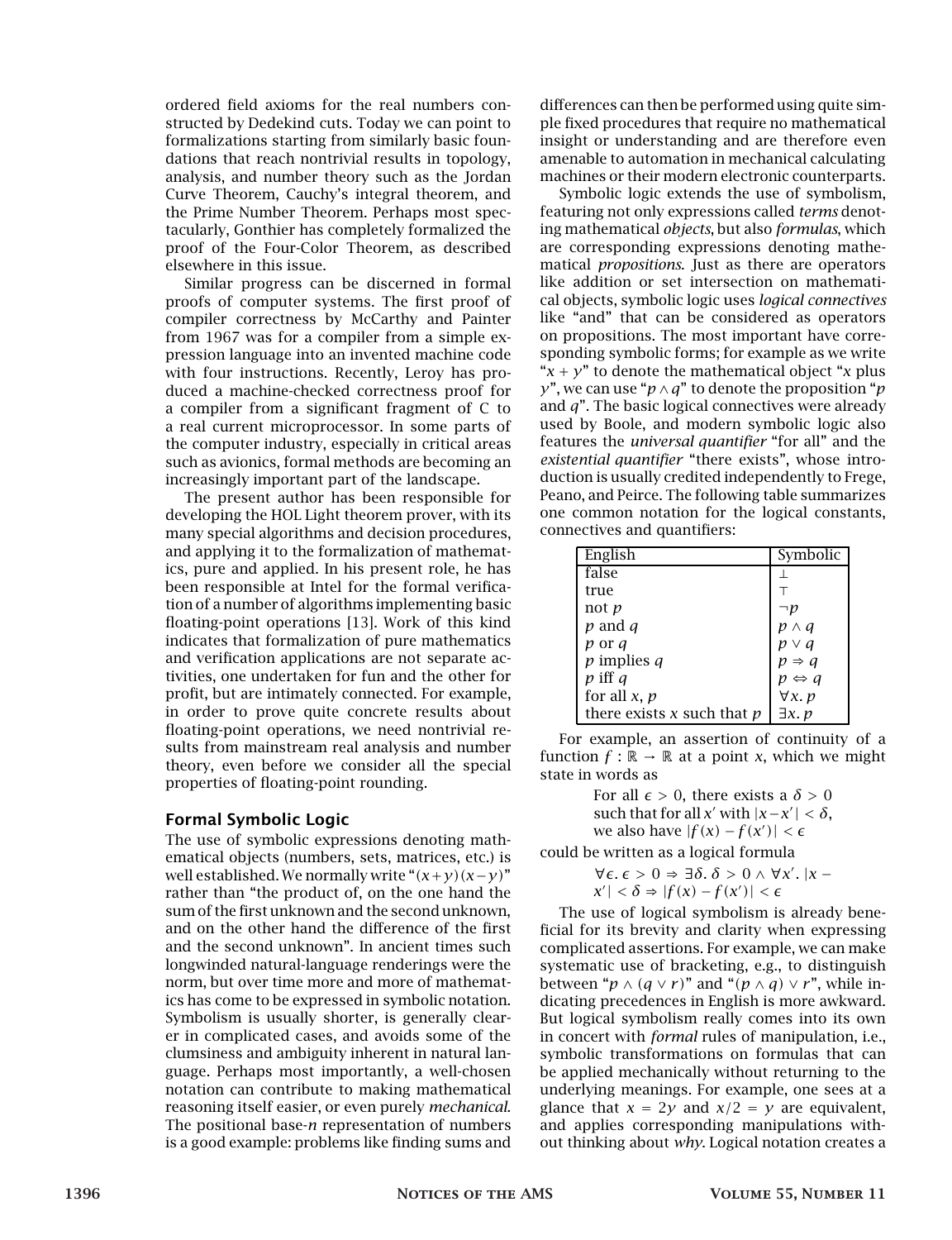new vista of such mechanical transformations, e.g., from  $(\exists x. P(x)) \Rightarrow q$  to  $\forall x. (P(x) \Rightarrow q)$ . Symbolism and formal rules of manipulation:

> [...] have invariably been introduced to make things easy. […] by the aid of symbolism, we can make transitions in reasoning almost mechanically by the eye, which otherwise would call into play the higher faculties of the brain. […] Civilization advances by extending the number of important operations which can be performed without thinking about them. [27]

In modern *formal logic*, the emphasis on formal, mechanical manipulation is taken to its natural extreme. We not only make use of logical symbolism, but precisely circumscribe the permissible terms and formulas and define a precise counterpart to the informal notion of *proof* based purely on formal rules. We will see more details later, but first let us see how this idea arose in relation to foundational concerns, and how it may be useful in contemporary mathematics.

# The Foundations of Mathematics

Arguably, the defining characteristic of mathematics is that it is a *deductive* discipline. Reasoning proceeds from *axioms* (or *postulates*), which are either accepted as evidently true or merely adopted as hypotheses, and reaches conclusions via chains of incontrovertible logical deductions. This contrasts with the natural sciences, whose theories, while strongly mathematical in nature, tend to become accepted because of empirical evidence. (In fact, it is more characteristic of physics to start from observations and seek, by *induction* or *abduction*, the simple axioms that can explain them.) A special joy of mathematics is that one can proceed from simple and entirely plausible axioms to striking and unobvious theorems, as Hobbes memorably discovered [2]:

> Being in a Gentleman's Library, Euclid's Elements lay open, and 'twas the 47 *El. libri* 1 [Pythagoras's Theorem]. He read the proposition. *By G—*, sayd he (he would now and then sweare an emphaticall Oath by way of emphasis) *this is impossible!* So he reads the Demonstration of it, which referred him back to such a Proposition; which proposition he read. That referred him back to another, which he also read. *Et sic deinceps* [and so on] that at last he was demonstratively convinced of that trueth. This made him in love with Geometry.

This idealized style of mathematical development was already established in Euclid's *Elements of Geometry*. However, its later critical examination raised numerous philosophical difficulties. If mathematics is a purely deductive discipline, what is its relationship with empirical reality? Are the axioms actually true of the real world? Can some axioms be deduced purely logically from others, or are they all independent? Would it make sense to use different axioms that contradict the usual ones? What *are* the incontrovertible logical steps admissible in a mathematical proof, and how are they to be distinguished from the substantial mathematical assumptions that we call axioms?

Foundational questions of this sort have preoccupied philosophers for millennia. Now and again, related worries have reached a broader community, often as a reaction to disquiet at certain mathematical developments, such as irrational numbers, infinitesimal calculus, and non-Euclidean geometry. Relatively recently, foundational concerns were heightened as the theory of infinite sets began to be generalized and pursued for its own sake by Cantor, Dedekind, and others.

It was precisely to clarify basic foundational questions that Frege in 1879 introduced his *Begriffsschrift* ("concept-script" or "ideography"), perhaps the first comprehensive formal system for logic and mathematics. Frege claimed that his formal rules codified acceptable logical inference steps. On that basis, he justified his "logicist" thesis that the basic axioms for numbers and geometry themselves are, properly understood, not extralogical assumptions at all, but are derivable from purely logical principles.

However, it was later observed that right at the heart of Frege's system was a logical inconsistency now known as *Russell's paradox*. Frege's system allowed the construction of (in modern parlance) the "set of all sets that are not members of themselves",  $R = \{S \mid S \notin S\}$ . This immediately leads to a contradiction because  $R \in R$  if and only if  $R \notin R$ , by definition.

Later systems for the foundations of mathematics restricted the principles of set formation so that they were still able to talk about the sets needed in mathematics without, apparently, allowing such self-contradictory collections. Two somewhat different methods were adopted, and these streams of work have led to the development of modern "type theory" and "set theory" respectively.

> • Russell's system, used in the monumental *Principia Mathematica*, shared many characteristics with Frege's formal system, but introduced an explicit notion of *type*, separating mathematical objects of different kinds (natural numbers, sets of natural numbers, etc.) The original system was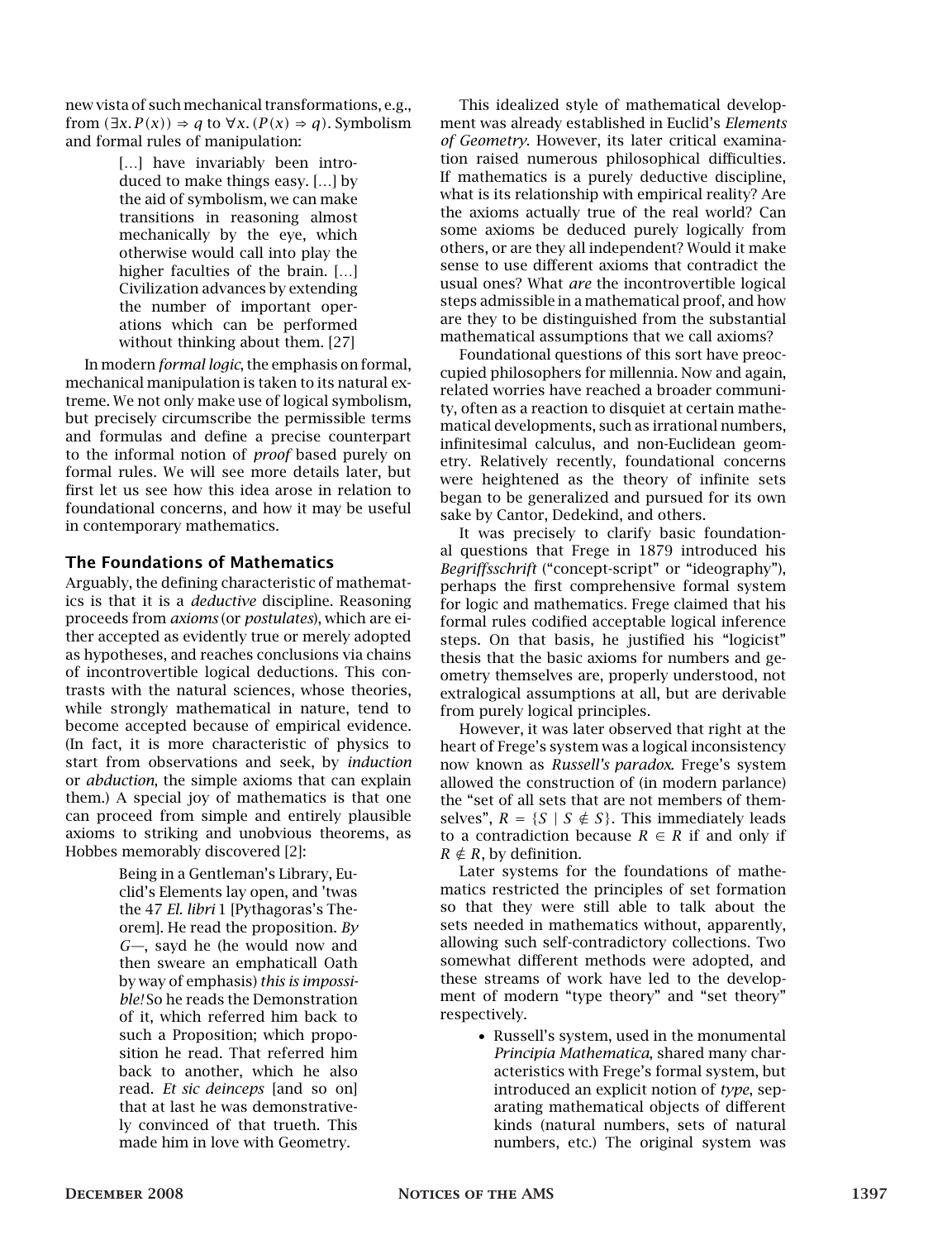subsequently refined and simplified, leading to the modern system of *simple type theory* or *higher-order logic* (HOL).

• Zermelo did not adopt a formal logic, but did specify explicit axioms for set construction. For example, Zermelo's axioms imply that whenever there is a set *S*, there is also a set of all its subsets  $\mathcal{P}(S)$ , and that whenever sets *S* and *T* exist, so does the union  $S \cup T$ . With some later additions, this has become the modern foundational system of Zermelo-Fraenkel set theory (ZF, or ZFC when including the Axiom of Choice). It can be recast as a formal system by incorporating suitable rules for formal logic.

Type-based approaches look immediately appealing, because mathematicians generally *do* make type distinctions: between points and lines, or between numbers and sets of numbers, etc. A type discipline is also consonant with the majority of modern computer programming languages, which use types to distinguish different sorts of value, mainly for conceptual clarity and the avoidance of errors, but also because it sometimes reflects implementation differences (e.g., between machine integers and floating-point numbers). On the other hand, some consider the discipline imposed by types too inflexible, just as some programmers do in computer languages. For example, an algebraist might just want to expand a field *F* to an algebraic extension *F(a)* without worrying about whether its construction as a subset or quotient of  $F[x]$  would have a different type from *F*.

In fact, the distinction between type theory and set theory is not completely clear-cut. The universe of sets in ZF set theory can be thought of as being built in levels (the Zermelo or von Neumann hierarchy), giving a sort of type distinction, though the levels are cumulative (each level includes the previous one) and continued transfinitely. And the last few decades have seen the development of formal type theories with a wider repertoire of set construction principles. The development of many recent type theories has been inspired by the *Curry-Howard correspondence*, which suggests deep connections between propositions and types and between programs and (constructive) proofs.

## Formalization or Social Process?

Much of the work that we have just described was motivated by genuine conceptual worries about the foundations of mathematics: how do we know which sets or other mathematical objects exist, or which axioms are logically self-consistent? For Frege and Russell, formalization was a means to an end, a way of precisely isolating the permissible proofs and making sure that all use of axioms was explicit. *Hilbert's program* caused renewed interest in formal logic, and Brouwer even derided Hilbert's approach to mathematics as *formalism*. But Hilbert too was not really interested in actually formalizing proofs, merely in using the theoretical possibility of doing so to establish results *about* mathematics ("metamathematics").

However, some logical pioneers envisaged a much more thoroughgoing *use* of formal proofs in everyday mathematical practice. Peano, independently of Frege, introduced many of the concepts of modern formal logic, and it is a modified form of Peano's notation that still survives today. Peano was largely motivated by the need to *teach* mathematics to students in a clear and precise way. Together with his colleagues and assistants, Peano published a substantial amount of formalized mathematics: his journal *Rivista di Matematica* was published from 1891 until 1906, and polished versions were collected in various editions of the *Formulaire de Mathématique*.

What of the situation today? The use of settheoretic language is widespread, and books sometimes describe possible foundations for mathematical structures (e.g., the real numbers as Dedekind cuts or equivalences classes of Cauchy sequences). Quite often, lip service is paid to formal logical foundations:

> …the correctness of a mathematical text is verified by comparing it, more or less explicitly, with the rules of a formalized language. [4] A mathematical proof is rigorous when it is (or could be) written out in the first-order predicate language  $L(\in)$  as a sequence of inferences from the axioms ZFC, each inference made according to one of the stated rules. [19]

Yet mathematicians seldom make set-theoretic axioms explicit in their work, except for those whose results depend on more "exotic" hypotheses. And there is little use of formal proof, or even formal logical notation, in everyday mathematics; Dijkstra has remarked that "as far as the mathematical community is concerned George Boole has lived in vain". Inasmuch as the logical symbols *are* used (and one does glimpse "⇒" and "∀" here and there), they usually play the role of ad hoc abbreviations without an associated battery of manipulative techniques. In fact, the everyday use of logical symbols we see today closely resembles an intermediate "syncopation" stage in the development of existing mathematical notation, where the symbols were essentially used for their abbreviatory role alone [26].

Moreover, the correctness of mainstream mathematical proofs is almost never established by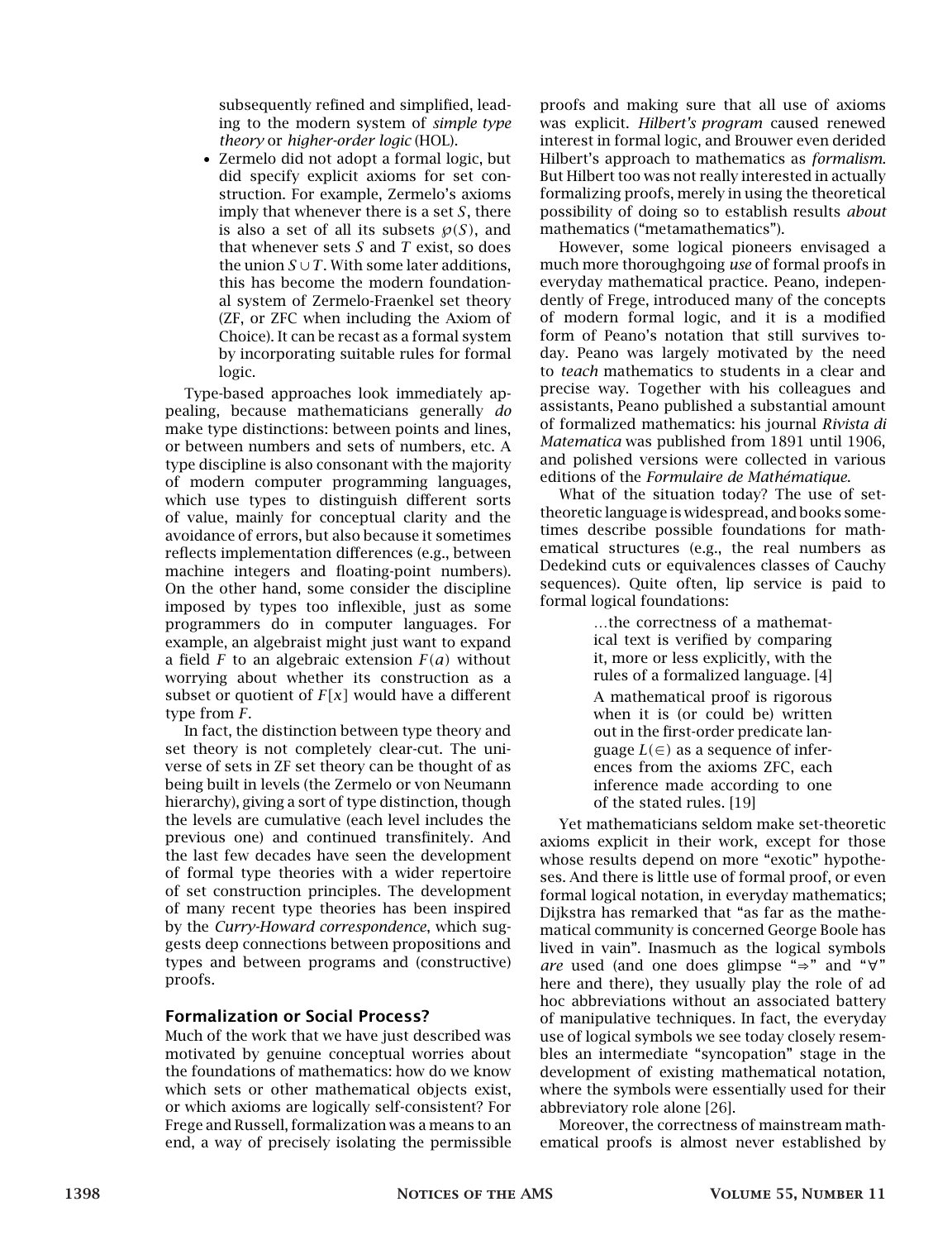formal means, but rather by informal discussion between mathematicians and peer review of papers. The fallibility of such a "social process" is well-known, with published results sometimes containing unsubtle errors:

> Professor Offord and I recently committed ourselves to an odd mistake (*Annals of Mathematics* (2) 49, 923, 1.5). In formulating a proof a plus sign got omitted, becoming in effect a multiplication sign. The resulting false formula got accepted as a basis for the ensuing fallacious argument. (In defense, the final result was known to be true.) [18]

The inadequacy of traditional peer review is starkly illustrated by the case of the Four-Color Theorem. The first purported proof by Kempe in 1879 was accepted for a decade before it was found to be flawed. It was not until the 1970s that a proof was widely accepted [1], and even that relied on extensive computer checking which could not feasibly be verified by hand. (Gonthier's paper in this issue describes the complete formalization of this theorem and its proof.)

A book [17] written seventy years ago gave 130 pages of errors made by major mathematicians up to 1900. To bring this up to date, we would surely need a much larger volume or even a specialist journal. Mathematics is becoming increasingly specialized, and some papers are read by few if any people other than their authors. Many results are produced by those who are not by training mathematicians, but computer scientists or engineers. Perhaps because most "easy" proofs have long ago been found, many of the most impressive results of recent years are accompanied by huge proofs: for example the proof of the graph minor theorem by Robertson and Seymour was presented in a series of twenty papers covering about 500 pages. Others, such as Wiles's proof of Fermat's Last Theorem, are not only quite large and complex in themselves but rely heavily on a daunting amount of mathematical "machinery". Still others, like the Appel-Haken proof of the Four-Color Theorem and Hales's proof of the Kepler Conjecture, rely extensively on computer checking of cases. It's not clear how to bring them within the traditional process of peer review [16], even supposing one finds the status quo otherwise satisfying.

When considering the correctness of a conventional informal proof, it's a partly subjective question what *is* to be considered an oversight rather than a permissible neglect of degenerate cases, or a gap rather than an exposition taking widely understood background for granted. Proofs depend on their power to persuade individual mathematicians, and there is no objective

standard for what is considered acceptable, merely a vague community consensus. There is frequently debate over whether "proofs" from the past can be considered acceptable today. For example, the Fundamental Theorem of Algebra was "proved" by, among others, d'Alembert and, in more than one way, by Gauss. Yet opinion is divided on which, if any, of these proofs should be considered as the first acceptable by present standards. (The result is usually referred to as d'Alembert's theorem in France.) The history of Euler's theorem  $V - E + F = 2$ , where the letters denote the number of vertices, edges, and faces of a polyhedron, reveals a succession of concerns over whether apparent problems are errors in a "proof" or indicate unstated assumption about the class of polyhedra considered [15].

Since mathematics is supposed to be an exact science and, at least in its modern incarnation, one with a formal foundation, this situation seems thoroughly lamentable. It is hard to resist the conclusion that we should be taking the idea of formal foundations at face value and *actually* formalizing our proofs. Yet is also easy to see why mathematicians have been reluctant to do so. Formal proof is regarded as far too tedious and painstaking. Arguably formalized mathematics may be more error-prone than the usual informal kind, as formal manipulations become more complicated and the underlying intuition begins to get lost. Russell in his autobiography remarks that his intellect "never quite recovered from the strain" of writing *Principia Mathematica*, and as Bourbaki [4] notes:

> If formalized mathematics were as simple as the game of chess, then once our chosen formalized language had been described there would remain only the task of writing out our proofs in this language, […] But the matter is far from being as simple as that, and no great experience is necessary to perceive that such a project is absolutely unrealizable: the tiniest proof at the beginning of the Theory of Sets would already require several hundreds of signs for its complete formalization. […] formalized mathematics cannot in practice be written down in full, [...] We shall therefore very quickly abandon formalized mathematics, […]

However, we believe that the arrival of the computer changes the situation dramatically. While perfect accuracy in formal manipulations is problematic even for trained mathematicians, checking conformance to formal rules is one of the things computers are very good at. There is also the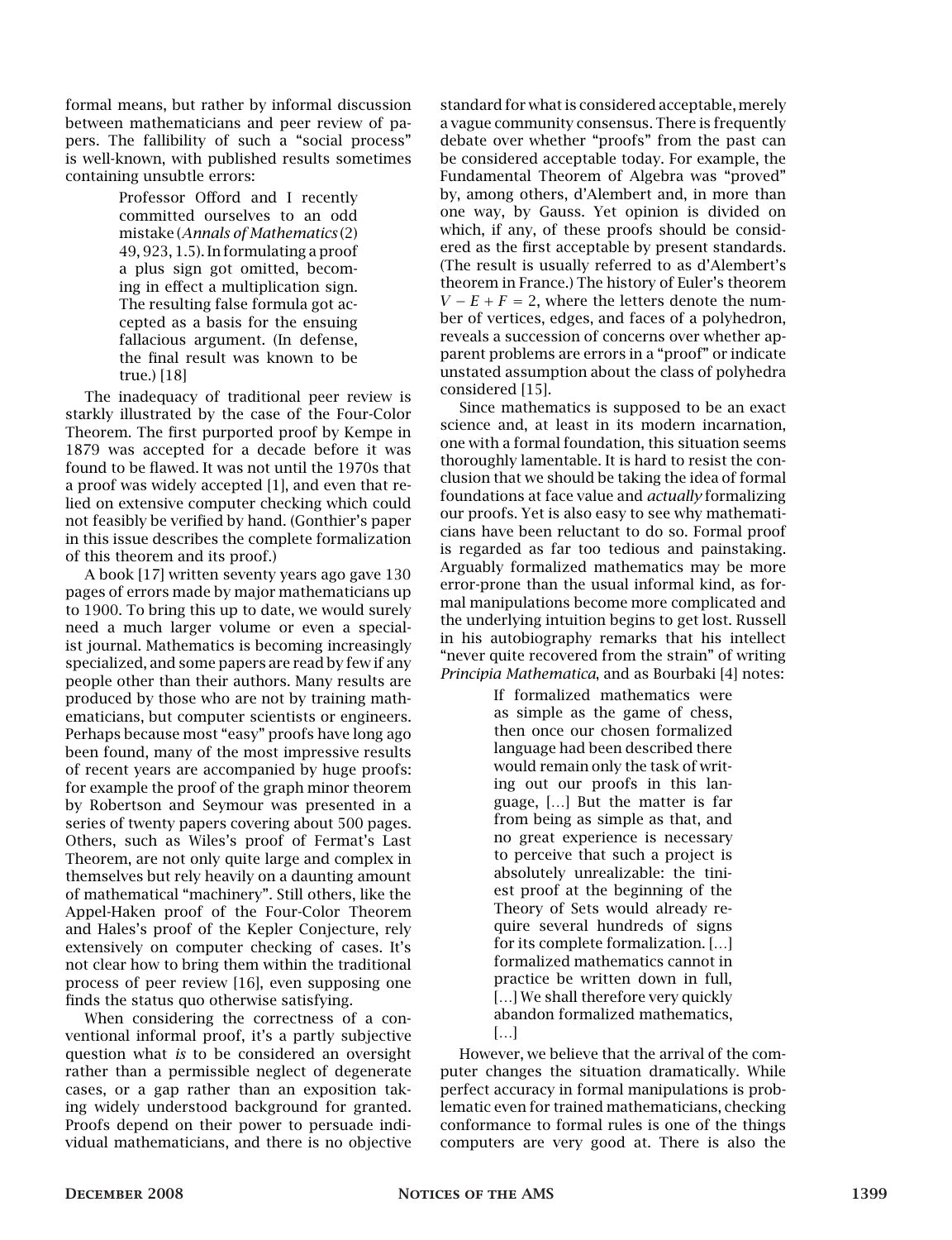prospect that, besides merely checking the correctness of formal arguments, the computer may be able to help in their construction: the Bourbaki claim that the transition to a completely formal text is routine seems almost an open invitation to give the task to computers. Ideally, perhaps the computer may be able to find nontrivial proofs entirely automatically. We will examine in more detail later to what extent this is true.

Like Nidditch, who complained that "in the whole literature of mathematics there is not a single valid proof in the logical sense," we welcome the prospect of formalizing mathematics. In our view, the traditional social process is an anachronism to be swept away by formalization, just as empiricism replaced a similar "social process" used by the Greeks to decide scientific questions. But we should emphasize that we aren't trying to turn mathematics into drab symbol manipulation. Traditional informal proofs bear the dual burden of compelling belief *and* conveying understanding. These are not always mutually supportive and can be antagonistic, since the former pulls in the direction of low-level details, the latter in the direction of high-level concepts. Yet a result whose proof has been formalized can be presented to others in a high-level conceptual way, taking for granted that because of full formalization there is no reasonable doubt about correctness of the details nor uncertainty about precisely what has been proved and from what assumptions. And in principle, a computer program can offer views of the same proof at different levels of detail to suit the differing needs of readers.

## Formal Verification

The woolly community process by which mathematical proofs become accepted seems all the worse when one considers the fact that mathematics is applied in the real world. That bridges do not collapse and aircraft do not fall out of the sky is a direct consequence of mathematical design principles. If the underlying mathematics is in doubt, then how can we trust these engineering artifacts? One may doubt the relevance of foundational concerns to the practice of applied mathematics [8], but everyday errors in mathematical procedures, like getting the sign wrong in an algebraic calculation, can have serious engineering consequences. Even so, such errors probably happen less in practice than other problems such as mechanical defects, the inaccurate modeling of the physical world, or the failure even to perform the appropriate mathematical analysis (e.g., checking for dangerous resonances in bridges or aircraft wings). For example, the failure that Frederick II of Prussia, in a 1778 letter to Voltaire, lays at the door of Euler (and of mathematics generally) was

arguably caused instead by his contractors' failure to follow Euler's advice [9]:

> I wanted to have a water jet in my garden: Euler calculated the force of the wheels necessary to raise the water to a reservoir, from where it should fall back through channels, finally spurting out in Sanssouci. My mill was carried out mathematically and could not raise a mouthful of water closer than fifty paces to the reservoir. Vanity of vanities! Vanity of mathematics!

Nowadays, there is serious concern about the correctness of computer systems, given their ubiquity in everyday life, sometimes in safety-critical systems like fly-by-wire aircraft, antilock braking systems, nuclear reactor controllers, and radiation therapy machines. Yet most large computer programs or hardware systems contain "bugs", i.e., design errors that in certain situations can cause the system to behave in unintended ways. The consequences of bugs can be quite dramatic: the recall of some early Intel® Pentium® processors owing to a bug in the floating-point division instruction [25], and the explosion of the Ariane 5 rocket on its maiden voyage as the result of a software bug, were each estimated to have cost around US\$500 million. At a more mundane level, many of us who use computers in daily life are depressingly familiar with strange glitches and crashes, even though they usually cause little more than minor annoyance.

The fundamental difficulty of writing correct programs, and delivering them on time, began to be recognized almost as soon as computers became popular. By the 1970s, the general situation was often referred to as the "Software Crisis". Brooks [5], drawing on the experience of managing the design of IBM's new operating system OS/360, recounted how adding more people to foundering projects often just made things worse, drawing a striking analogy with the struggles of prehistoric creatures trapped in a tar pit:

> In the mind's eye one sees dinosaurs, mammoths, and sabertoothed tigers struggling against the grip of the tar. The fiercer the struggle, the more entangling the tar, and no beast is so strong or so skillful but that he ultimately sinks. Large-system programming has over the past decade been such a tar pit.

Why should this be? Most engineering artifacts are unfailingly reliable: collapsing buildings or exploding cars are exceptionally rare and newsworthy events. Yet in the realm of computers, unreliability sometimes seems to be the norm.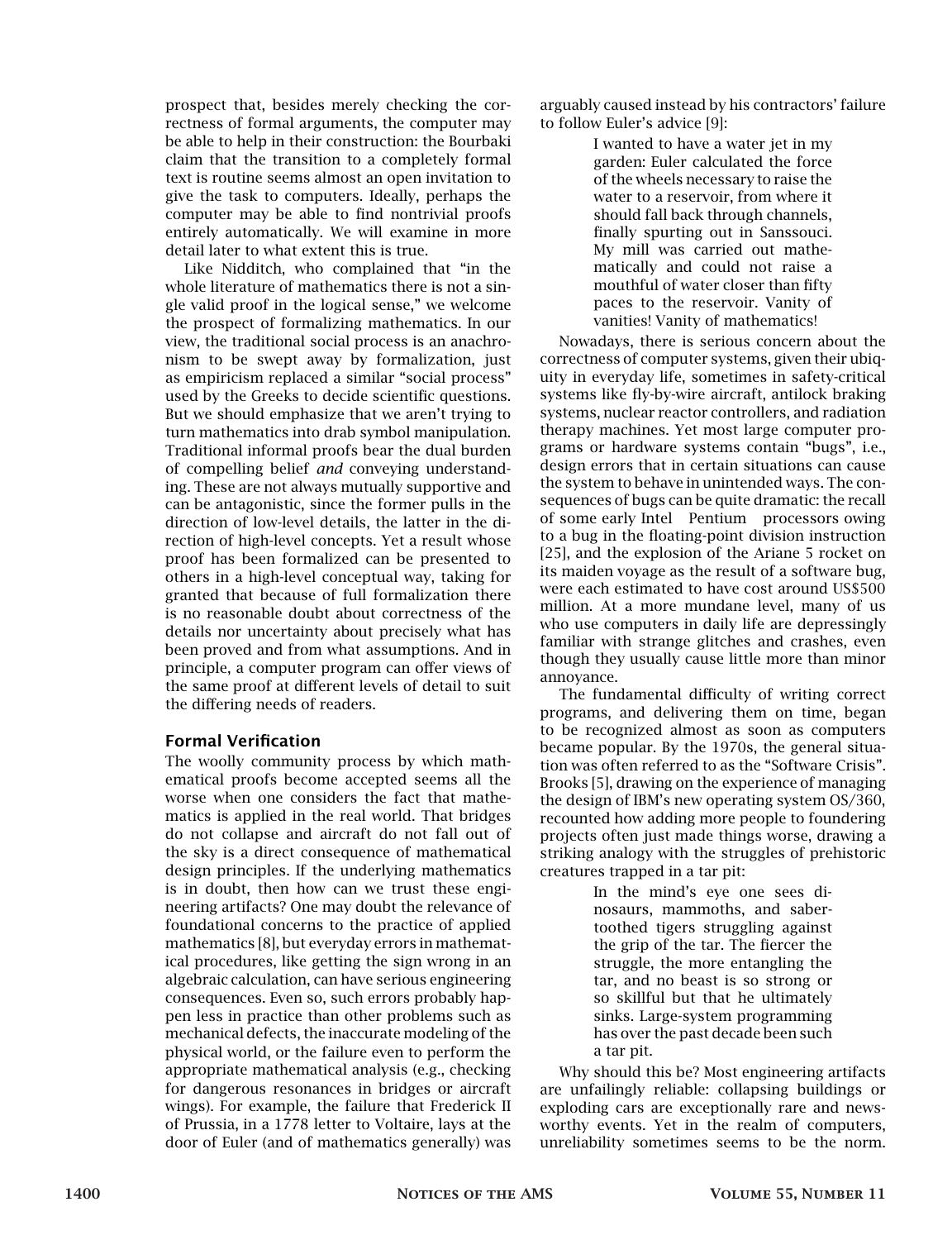Arguably, the fundamental reason is that computers are discrete and digital. In all but the most chaotic physical systems, there are certain continuity properties meaning that small changes in the system or environment are likely to have minimal consequences; indeed, physical parameters are only ever known approximately. In a discrete system like a computer, by contrast, the state is in general much more precise and well-defined. One might think that this would make computers easier to design and more reliable, because up to a point, one escapes the approximation and estimation that is necessary in most of the physical sciences and engineering. In principle, this should be so. Yet the flipside is that discrete systems are are also much more vulnerable to design errors since the smallest possible change, a single bit, may cause a completely different behavior, such as going the other way in an "if …then …else …".

Much of the appeal of using computers is that a single algorithm is supposed to work across a range of situations. For example, a traditional program that accepts some inputs, performs a computation and produces an output, is supposed to work for *any* set of inputs, or at least for a broad and clearly defined class. The number of possible inputs is often infinite ("any finite string of alphanumeric characters"), or at least immensely large ("any two 64-bit integers"). Testing on some relatively small set of inputs can often be an effective way of finding errors, particularly if the inputs are well-chosen, e.g., to exercise all paths through the program created by conditional statements. Yet we can seldom conclude with certainty, even after extensive and elaborate testing, that there are no remaining errors. In practice, however, while programs are written with clear intellectual ideas behind them, their correctness *is* usually checked by just this kind of testing.

An assertion that a program with *k* inputs is correct can be considered as a universally quantified proposition  $\forall n_1, \ldots, n_k$ .  $P(n_1, \ldots, n_k)$ : for all *k*-tuples of inputs  $n_1, \ldots, n_k$  the program performs its intended function. For any *particular* tuple of inputs  $n_1, \ldots, n_k$ , e.g.,  $(0, 1, 42)$ , we can usually test whether  $P(n_1, \ldots, n_k)$  holds, i.e., whether the program works correctly on those inputs. Many nontrivial and/or open questions in pure mathematics can be expressed by formulas having the same characteristics. (These are roughly what logicians call  $\Pi^0_1$  formulas.) For example, Goldbach's conjecture that every even integer *>* 2 is the sum of two primes can be expressed using quantification over natural numbers in the form ∀*n.*even*(n)*∧*n >* 2 ⇒  $\exists p \ q$ .prime(p)∧prime(q)∧p+ $q = n$  (we could if we wish express the subsidiary concepts "even" and "prime" using just quantification over natural numbers and basic arithmetic). Once again, for a *specific n*, we know we can decide the body of the quantified formula, because we can restrict our

search to  $p, q \leq n$ . Less obviously, the Riemann hypothesis about zeros of the complex *ζ*-function can also be expressed by a formula quantifying only over the natural numbers and with the same characteristics.

In typical programming practice, as we have noted, correctness claims of the form ∀*n.P (n)* are usually justified by testing on particular values of *n*. In mathematics, by contrast, numerical evidence of that sort may suggest conjectures, and even be subjectively compelling, yet a result is not considered firmly established until it is rigorously *proved*. There are plenty of cautionary tales to justify this attitude. For example, Fermat conjectured that all integers  $2^{2^n} + 1$  were prime because this was the case for all  $n = 0, \ldots, 4$ , yet it turned out later that even  $2^{2^5}$  + 1 was divisible by 641 and in fact *no* other primes of that form are currently known. Again, it is known by explicit calculations that  $\pi(n) \leq \text{li}(n)$  holds for  $n \leq 10^{20}$ , where  $\pi(n)$  is the number of primes  $\le n$  and  $\text{li}(n) = \int_0^n du/\log u$ , yet it is known that  $\pi(n) - \text{li}(n)$  changes sign infinitely often. The idea of *formal verification* is to adopt the same standard of evidence in programming as in mathematics: *prove* the correctness of a program in the manner of any other mathematical theorem, rather than relying on the evidence of particular test situations.

The idea of formal verification once aroused heated controversy [3]. One criticism is that we are ultimately interested in confirming that a physical computing system satisfies real-life requirements. What we produce instead is a mathematical proof connecting abstract mathematical models of each. We can represent this situation by the diagram in Figure 1. Formal verification aims to prove that the mathematical model satisfies the mathematical specification. But one must still be cognizant of the potential gaps at the top and the bottom. How do we know that the running of the actual system conforms to the idealized mathematical model?



Figure 1. The role of models in formal verification.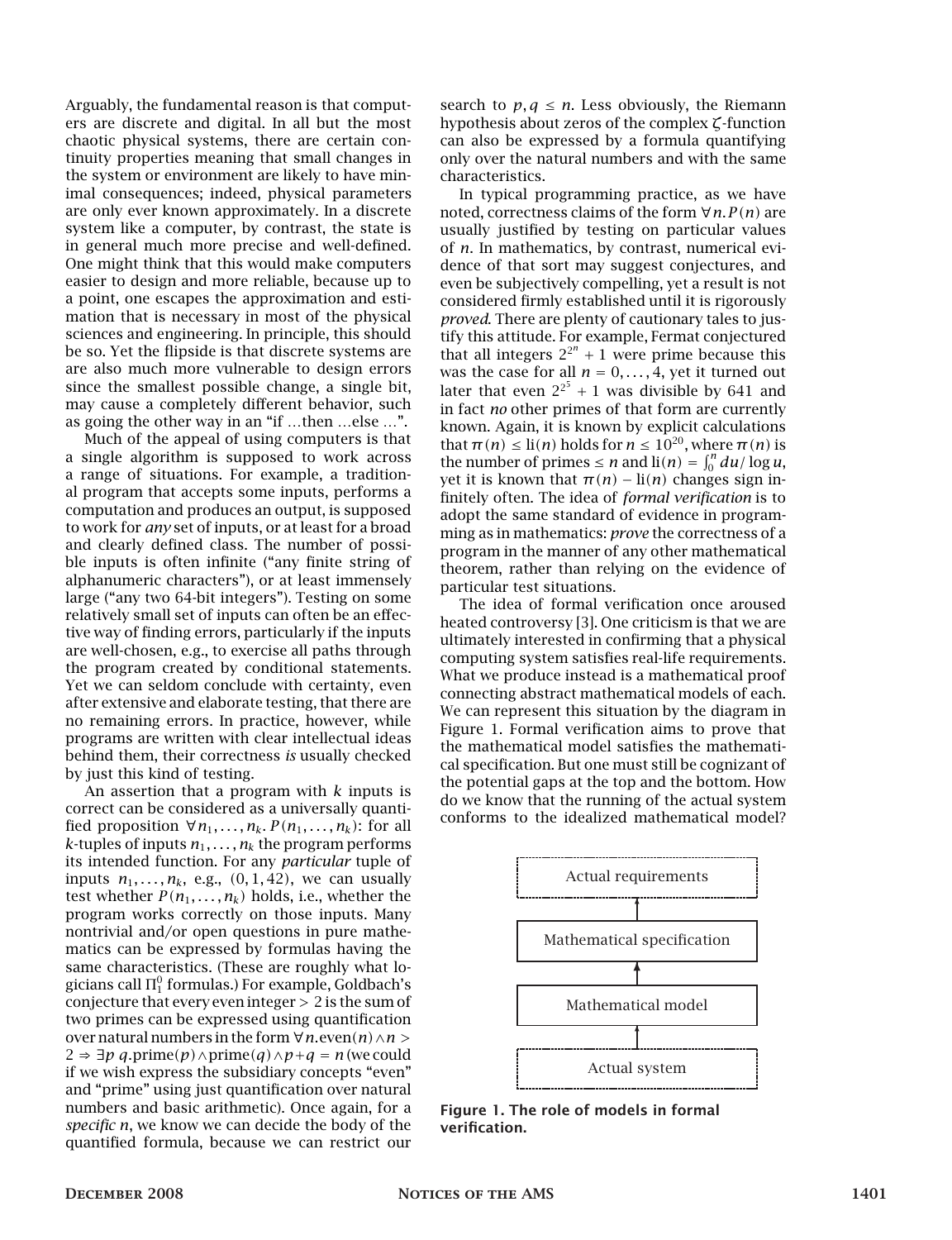And how do we know that our formal specification captures what we really intend?

A thorough discussion of these questions would take us too far afield, though we may note in passing that testing can suffer from analogous concerns. How do we know that the reference results we are testing against are correct? (The infamous FDIV bug was discovered at Intel by using the faulty device as a reference model against which to test the next generation.) And is our testing environment really an accurate model of the eventual deployed system? (This is particularly an issue in integrated circuit design, where the system is usually analyzed in simulation before being committed to silicon.)

We are more interested in another line of criticism, based on the claim that proofs of computer system correctness are often likely to be so long and tedious that humans cannot reasonably check them and discuss them. Even accepting that this claim is true, which some would not, we do not consider this an argument against formal verification. Rather, we think it further emphasizes the inadequacy of the traditional social process of proof and the need for a formal, computerbased replacement. Indeed McCarthy [22], one of the earliest proponents of program verification, emphasized the role of machine checking and generation of proofs. The subsequent evolution of automated reasoning has been closely intertwined with verification applications [20].

#### Automated Reasoning in Theory

The idea of reducing reasoning to mechanical calculation is an old dream [21]. Hobbes made explicit the analogy between reasoning and computation in his slogan "Reason […] is nothing but Reckoning". This connection was developed more explicitly by Leibniz, who emphasized that a system for reasoning by calculation must contain two essential components:

- A universal language (*characteristica universalis*) in which anything can be expressed
- A calculus of reasoning (*calculus ratiocinator*) for deciding the truth of assertions expressed in the *characteristica*.

Leibniz dreamed of a time when disputants unable to agree would not waste much time in futile argument, but would instead translate their disagreement into the *characteristica* and say to each other "*calculemus*" (let us calculate).

Leibniz was surely right to draw attention to the essential first step of developing an appropriate language. But he was far too ambitious in wanting to express all aspects of human thought. Eventual progress came rather by the gradual extension of the symbolic notations already used in mathematics, culminating in the systems of formal symbolic

logic that we have already mentioned. In particular, a specific formal language called *first-order (predicate) logic* (FOL), is widely regarded as a good *characteristica*. Let us briefly sketch how we might define this precisely.

The permissible terms and formulas of FOL can be defined by *grammars* from formal language theory, similar to the BNF (Backus-Naur form) grammars often used to specify the syntax of computer programming languages. For example, given some previously-defined syntactic categories of *variables* and *functions* (more properly, variable names and function symbols), we can define the syntax of first-order terms as follows:

$$
\begin{array}{rcl}\n\text{term} & \longrightarrow & \text{variable} \\
\downarrow & \text{function}(\text{term}, \dots, \text{term})\n\end{array}
$$

meaning that a term can be constructed from variables by applying functions to other terms as arguments (we consider constants as functions with zero arguments). The class of formulas is then built up using propositional connectives and quantifiers from *atomic formulas* that apply *n*-ary *relation symbol* to *n* terms:

| formula |                                   |
|---------|-----------------------------------|
|         |                                   |
|         | $relation(term, \ldots, term)$    |
|         | ¬formula                          |
|         | formula $\wedge$ formula          |
|         | formula $\vee$ formula            |
|         | formula $\Rightarrow$ formula     |
|         | formula $\Leftrightarrow$ formula |
|         | ∀variable. formula                |
|         | ∃variable. formula                |

We will consider terms and formulas not as sequential strings, but as tree structures. In this tree-like *abstract syntax* we don't need bracketing to indicate precedences since the construction as a tree contains all this information. When actually writing down formulas, we may prefer a linear *concrete syntax* more like conventional notation. In this case we may again need bracketing to establish precedences, and we may prefer to use conventional infix notation for function and relation symbols, e.g.,  $x + y < 2$  instead of  $\lt (+(x, y), 2))$ . But we always keep in mind that the abstract syntax is what we are really talking about. In practical implementations, transforming from concrete to abstract syntax (*parsing*) and from abstract to concrete (*prettyprinting*) are well-understood tasks because of their role in compilers and other important applications.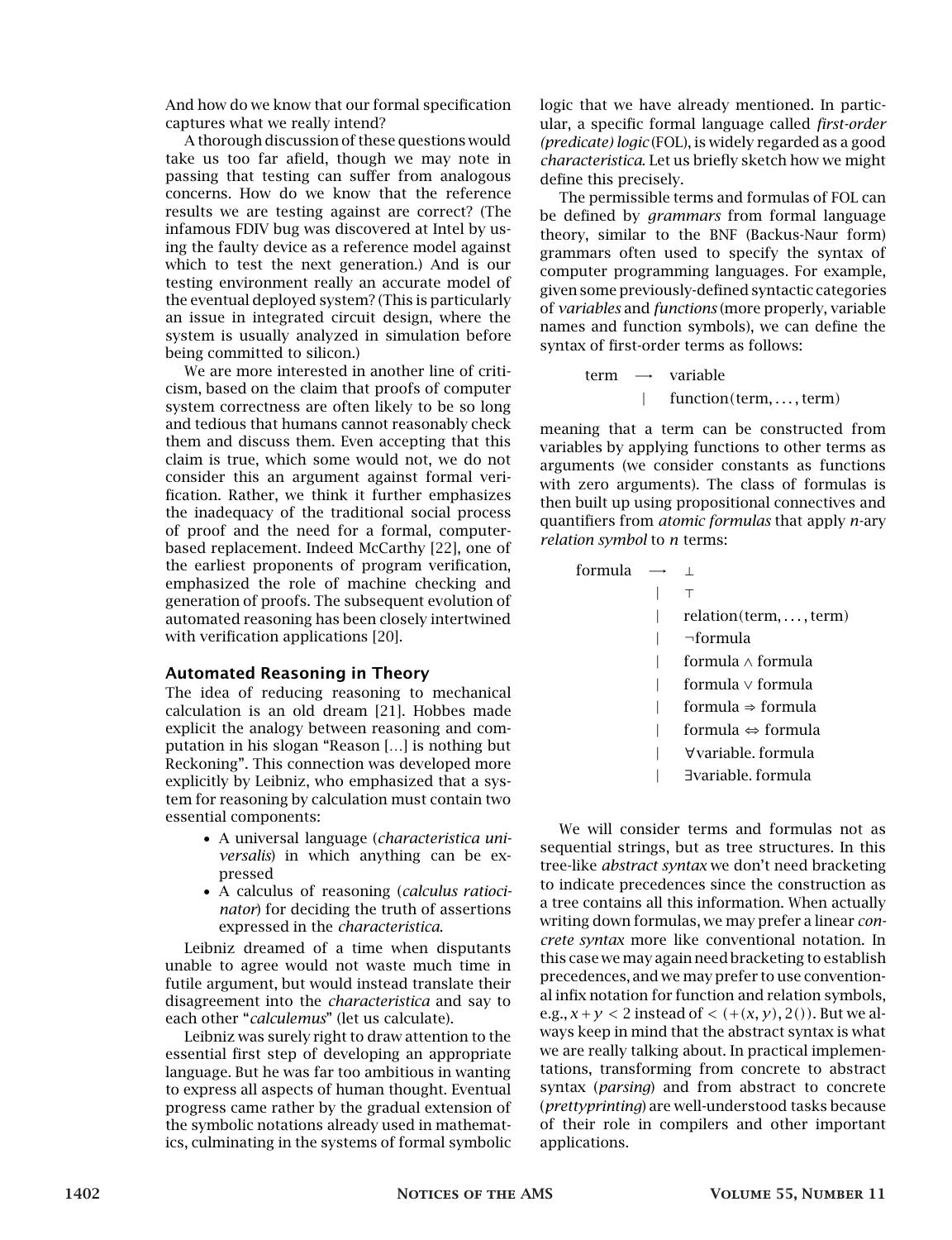Intuitive syntactic concepts like "the variables in a term" can be replaced by precise mathematical definitions, often by recursion on the grammar rules:

$$
VARS(v) = \{v\}
$$
  

$$
VARS(f(t_1,..., t_n)) = \bigcup_{i=1}^n VARS(t_i)
$$

We say that a first-order formula *φ* is *logically valid*, and write  $\models \phi$ , if it *holds in any interpretation*, and *satisfiable* if it *holds in some interpretation*. An interpretation *M* consists of a nonempty domain *D*, for each *n*-ary function symbol *f* a function  $f_M : D^n \to D$  and for each *n*-ary relation symbol a function  $f_M : D^n \to \{\text{false}, \text{true}\}.$ For reasons of space, we will not define precisely what it means to hold in an interpretation. But it is important to keep in mind how strong a requirement it is to hold in *all interpretations*. For example,  $1 + 1 = 2$  does not hold in all interpretations, because it is perfectly permissible that an interpretation, even if it should happen to have  $D = N$  (which it need not), may choose to interpret the constant symbols "1" and "2" both as the number 7 and the "+" function symbol as multiplication. From abstract algebra we are already familiar with the way in which properties like  $x \cdot y = y \cdot x$  may not hold in *all* groups, even if they hold in some familiar examples. For a firstorder formula to be valid, it must essentially hold for *any* sensible way of interpreting the functions and relations, with only the logical constants, connectives, and quantifiers (and usually the equality relation) having a fixed meaning.

For first-order logic it is possible to define a notion of provability that is entirely formal in nature, and is *sound* (a provable formula is valid) and *complete* (a valid formula is provable). We write  $\vdash \phi$  to indicate that  $\phi$  is provable, so soundness and completeness means that for any formula *φ* we have  $\vdash$  *φ* if and only if  $\models$  *φ*. There are various ways of defining a suitable notion of provability, but the usual choices are based on a set of formal *inference rules* that allow proof steps of a specific form. (To get started, we need at least one inference rule with no hypotheses, also known as an *axiom*.) For example, a typical inference rule is *modus ponens*, stating that if both *p* and  $p \Rightarrow q$ have been proved, we can add a new step deducing *q*. The set of provable formulas is then generated inductively by these formal rules, and accordingly we write proof rules in the standard way for inductive definitions:

$$
\frac{\vdash p \Rightarrow q \qquad \vdash p}{\vdash q}
$$

It is now straightforward to define a corresponding notion of proof, such as a tree reflecting the patterns of inference, or simply a sequence of

formulas with an indication of how it was derived from those earlier in the list.

For the following discussion, let us ignore the question of what a formal proof actually consists of, regarding both formulas and proofs as natural numbers and writing Proves*(m, n)* for "proof *m* is a valid proof of proposition *n*." (This is quite common when describing results of this nature, leaning on the trick of Gödel numbering, expressing a symbolic entity just as a large number. For example, one might express the symbolic expression as an ASCII string and regard the characters as base-256 digits.) Then soundness and completeness of the formal rules means that a proposition *n* is logically valid if and only if ∃*m.* Proves*(m, n)*, i.e., if there exists a formal proof of *n*. From a suitably abstract point of view, the purely *formal* nature of the rules is manifested in the fact that there is a mechanical procedure, or computer program, that given any particular *m* and *n* as inputs will decide whether indeed Proves*(m, n)*.

To return to a philosophical question that we raised early on, some might say that it is merely a question of terminology what we choose to call purely logical reasoning and what we consider as involving mathematical hypotheses with content going beyond pure logic. However, an important characteristic of a *proof* as traditionally understood is that even indifferent mathematicians should be able, with sufficient effort, to *check* that a long and difficult but clearly written proof really *is* a proof, even if they barely understand the subject matter and could not conceive of devising the proof themselves, just as Hobbes did for Pythagoras's theorem. The fact that for formal first-order logic, there is a proof-checking process that can be performed by machine is for many a solid reason for identifying "logical" reasoning with reasoning that is first-order valid.

As part of his foundational program, Hilbert raised further questions about logical reasoning, including the *Entscheidungsproblem* (decision problem) for first-order logic. If the binary "proof checking" relation Proves*(m, n)* is mechanically computable, what about the unary relation of provability, Provable*(n)* =*def* ∃*m.* Proves*(m, n)*? Church and Turing showed that it is in fact uncomputable—a doubly significant step since they first needed to specify what it means to be computable. We can summarize this by saying that although formal proof checking is mechanizable, formal proof *finding* is not, even if we have an idealized digital computer without time or space limitations.

Having said that, proof finding is *semicomputable* (recursively enumerable) because we can systematically try  $m = 0, 1, 2, \ldots$  in turn, testing in each case whether Proves*(m, n)*. If indeed *n* is logically valid, we will eventually find an *m* that works and terminate our search with success.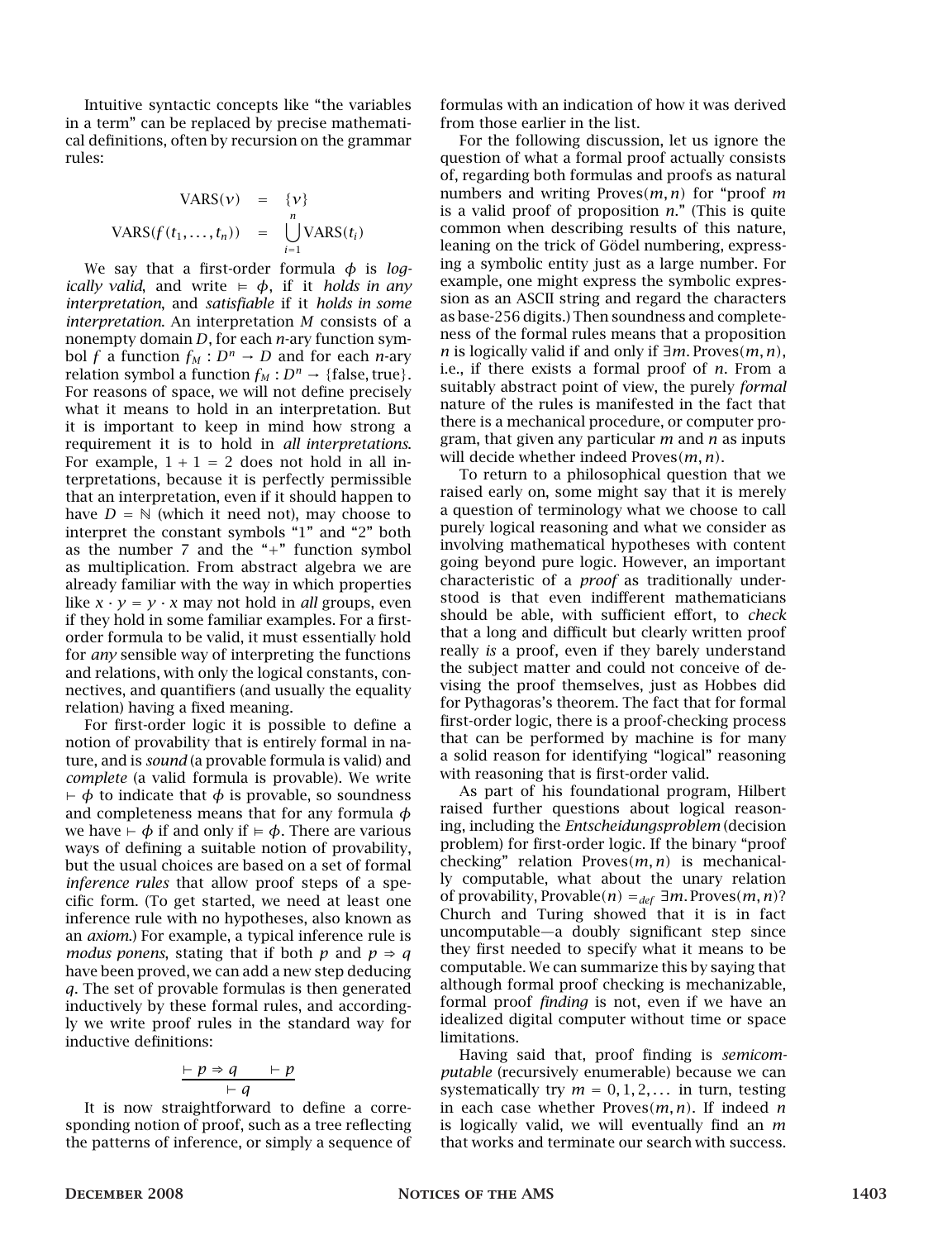However, if *n* turns out to be invalid, this process will continue indefinitely, and the Church-Turing result shows that the same must sometimes happen not just for this rather uninspired method, but for *any* other algorithm. Still, we might hope to come up with more intelligent programs that will find proofs of reasonably "simple" logically valid formulas relatively quickly.

We emphasized earlier the important distinction between holding in all interpretations and holding in some particular interpretation. The difficulty of the corresponding decision problems can also be very different. Consider first-order formulas built from constants 0 and 1, functions +, − and · and relations =, ≤ and *<*, or as we say for brevity *arithmetic formulas*. By the results we have just described, whether a formula *φ* holds in all interpretations is *semicomputable* but not *computable* (the restriction to an arithmetic language does not affect either result). By contrast, it follows from famous undecidability results due to Gödel and Tarski that whether an arithmetic formula holds in  $\mathbb N$  (i.e., the interpretation with domain N and the functions and relations interpreted in the obvious way) is *not even semicomputable*. This last result lends more support to the identification of *purely logical* with *first-order valid*, since it implies that validity for many natural extensions of first-order logic, e.g., to higher-order logic where quantification is permitted over functions and predicates, cease even to be semicomputable. This does not invalidate higher-order logic as a vehicle for formal mathematics. However it shows that for any sound formal proof system, we must reconcile ourselves to being able to prove only a proper subset of the higher-order valid formulas, or even of those first-order formulas that hold in N.

## Automated Reasoning in Practice

There are already well-established classes of computer programs that manipulate symbolic expressions, e.g., programming language compilers and computer algebra systems. The same techniques can be used to perform symbolic manipulations of the terms and formulas of formal logic. Using modern high-level languages, e.g., OCaml or Haskell, these manipulations can be expressed at a high level not far from their mathematical formulations on page 1402. For example, in OCaml we can define the first-order terms as a type of abstract syntax trees almost copying the abstract grammar:

type term = Var of string | Fn of string \* term list;;



```
let rec vars tm =match tm with
    Var v -> [v]
  | Fn(f,ts) -> unions (map vars ts);;
```
The theoretical results in the last section suggest two contrasting approaches to the practical mechanization of proof. A *proof checker* expects the user to provide both the proposition *n* and the formal proof *m*, and simply checks that Proves*(m, n)*. An *automated theorem prover*, by contrast, takes just the proposition *n* and attempts to find a suitable proof by itself. We use the broader term *proof assistant* or *interactive theorem prover* to cover the whole spectrum, including these extremes and various intermediate possibilities where the user provides hints or proof sketches to the program to direct the search.

We refer to programs that always terminate with a correct yes/no answer to a decision problem as *decision procedures*. From the Church-Turing result, we know that there is no decision procedure for first-order validity in general, but there are decision procedures for limited or modified forms of the same problem. For example, validity of purely *propositional* formulas (those without functions, variables or quantifiers) is computable, since the only predicates are nullary and therefore an interpretation simply assigns "true" or "false" to each of the relation symbols, and we can systematically try all combinations. This is the dual of the well-known propositional satisfiability problem SAT, and although it is NP-complete, there are tools that are surprisingly effective on many large problems. More generally, logical validity is computable for first-order formulas whose only quantifiers are universal and at the outside, e.g.,  $\forall x \, y. f(f(f(x))) =$  $\chi \wedge f(f(f(f(f(x)))) = \chi \wedge f(f(x)) = y \Rightarrow x = y$ (which is valid); such methods have important applications in verification. Whether an arithmetic formula holds in  $R$  is also computable, albeit not very efficiently, and whether an arithmetic formula involving multiplication only by constants (a "Presburger formula") holds in  $\mathbb N$  or  $\mathbb Z$  is quite efficiently computable; even further restricted forms of this problem are useful in verification. There are also "combination" techniques for checking validity of formulas in languages including some symbols with a specific interpretation and others where all interpretations are permitted as in pure first-order validity. Modern SMT (satisfiability modulo theories) decision procedures are effective implementations of these methods.

In the early computer experiments in the late 1950s, most of the interest was in purely automated theorem proving. Perhaps the first theorem prover to be implemented on a computer was a decision procedure for Presburger arithmetic [6].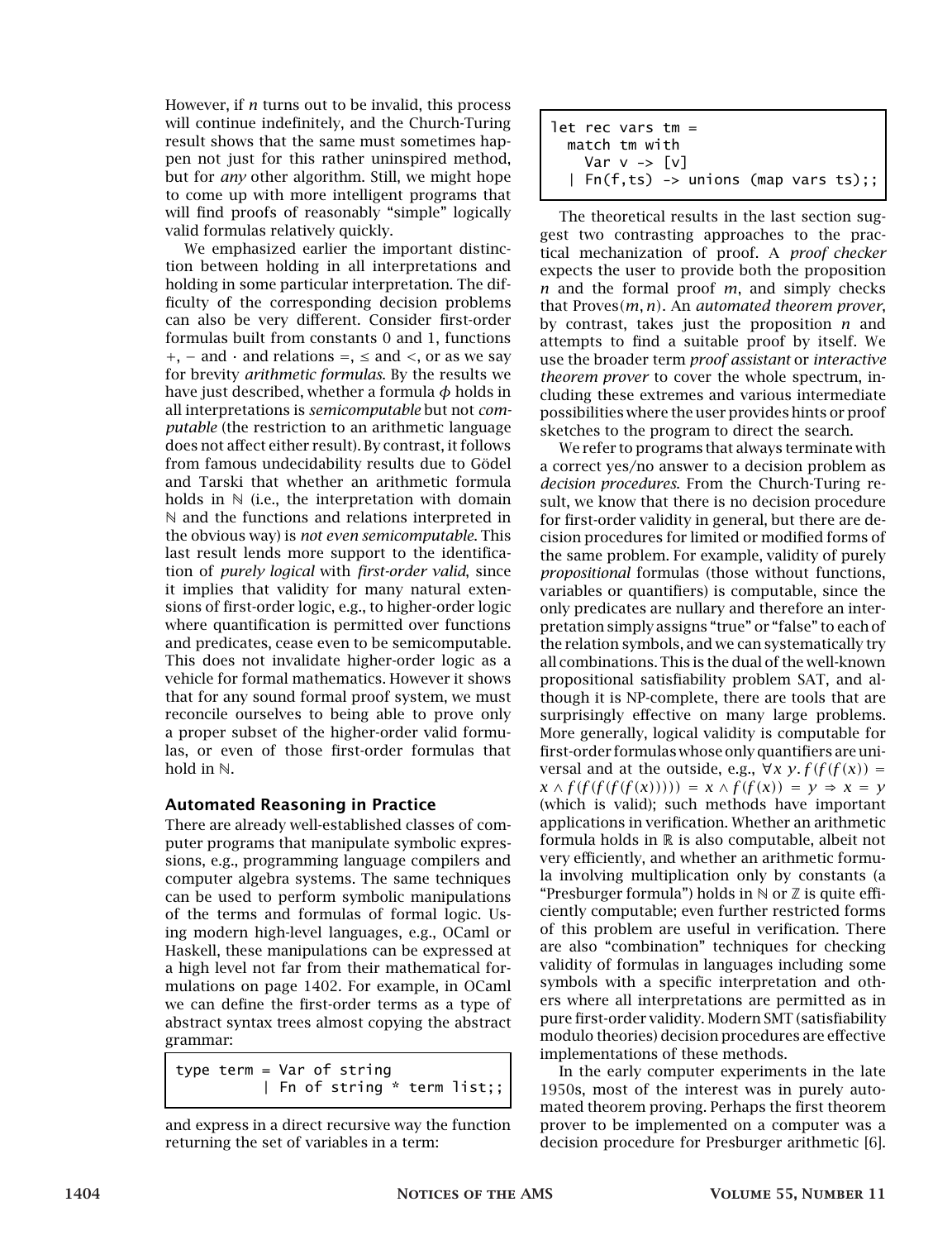Subsequently, research was dominated by proof search algorithms for pure first-order logic. Decision procedures have proven useful in verification applications, while proof search has achieved some notable successes in mathematics, such as the solution by McCune [23], using the automated theorem prover EQP, of the longstanding "Robbins conjecture" concerning the axiomatization of Boolean algebra, which had resisted human mathematicians for some time. However, for some problems there seems to be no substitute for human involvement, and there was also considerable interest in proof checking at around the same time. The idea of a proof assistant that struck a balance between automation and human guidance appeared with the SAM (semi-automated mathematics) provers. Influential systems from the 1970s such as AUTOMATH, LCF, Mizar and NQTHM introduced most of the ideas that lie behind today's generation of proof assistants.

The purely automatic systems tend to adopt inference rules that are conducive to automated proof search, such as resolution, while the interactive systems adopt those considered more suitable for human beings such as natural deduction. However, in the SAM tradition, the leading interactive systems also tend to include an arsenal of decision procedures and proof search methods that can automate routine subproblems. Whatever the panoply of proof methods included, the system is *some* sort of computer program, and therefore its set of provable theorems is still at least semicomputable. However, since computer programs, especially large and complicated ones, are known to be prone to error, how can we be confident that such a system is sound, i.e., that the set of provable formulas is a subset of the set of valid ones?

Since we have been proposing theorem provers as an improvement on human fallibility and as a way of proving the correctness of other programs, this is a serious question: we seem to be in danger of an infinite regress. However, sound principles of design can provide a fairly satisfying answer. Some systems satisfy the *de Bruijn criterion*: they can output a proof that is checkable by a much simpler program. Others based on the LCF approach [10] generate all theorems internally using a small logical kernel: only this is allowed to create objects of the special type "theorem", just as only the kernel of an operating system is allowed to execute in privileged mode.

There is a fair degree of unanimity on the basic formal foundations adopted by the various proof assistants of today: most are based on either first-order logic plus set theory, or some version of simple type theory, or some constructive type theory. But the systems vary widely in other characteristics such as the level of automation and the style in which proof hints or sketches are provided [28]. One interesting dichotomy is between *procedural* and *declarative* proof styles [12]. Roughly, in a declarative proof one outlines *what* is to be proved, for example a series of intermediate assertions that act as waystations between the assumptions and conclusions. By contrast, a *procedural* proof explicitly states *how* to perform the proofs ("rewrite the second term with lemma 7 …"), and some procedural theorem provers such as those in the LCF tradition use a full programming language to choreograph the proof process.

#### Conclusions and Future Prospects

The use of formal proofs in mathematics is a natural continuation of existing trends towards greater rigor. Moreover, it may well be the *only* practical way of gaining confidence in proofs that are too long and complex to check in the traditional way (e.g., those in formal verification), or those that already involve ad hoc computer assistance. Hitherto, formalization has attracted little interest in the mathematical community at large because it seems too difficult. There is no escaping the fact that creating formal proofs *is* still difficult and painstaking. However, in barely fifty years, computer proof assistants have reached the stage where formalizing many nontrivial results is quite feasible, as the other papers in this issue illustrate. In our opinion, progress has come mainly through the following:

- The cumulative effects as libraries of formalized mathematics are developed and can be built upon by others without starting from scratch.
- The integration into proof assistants of more automated decision procedures, while maintaining high standards of logical rigor.
- More attention to the languages used to express proofs, and various interface questions that make the systems more convenient to use.

We believe that these trends will continue for some time, and perhaps other avenues for improvement will be more thoroughly explored. For example, computer algebra systems already feature many powerful algorithms for automating mainstream mathematics, which if incorporated in a logically principled way could be very valuable [14]. As proof assistant technology further improves, we can expect it to become increasingly accessible to mathematicians who would like to put the correctness of their proofs beyond reasonable doubt.

## References

[1] K. Appel and W. Haken, Every planar map is four colorable, *Bulletin of the American Mathematical Society* 82 (1976), pages 711–712.